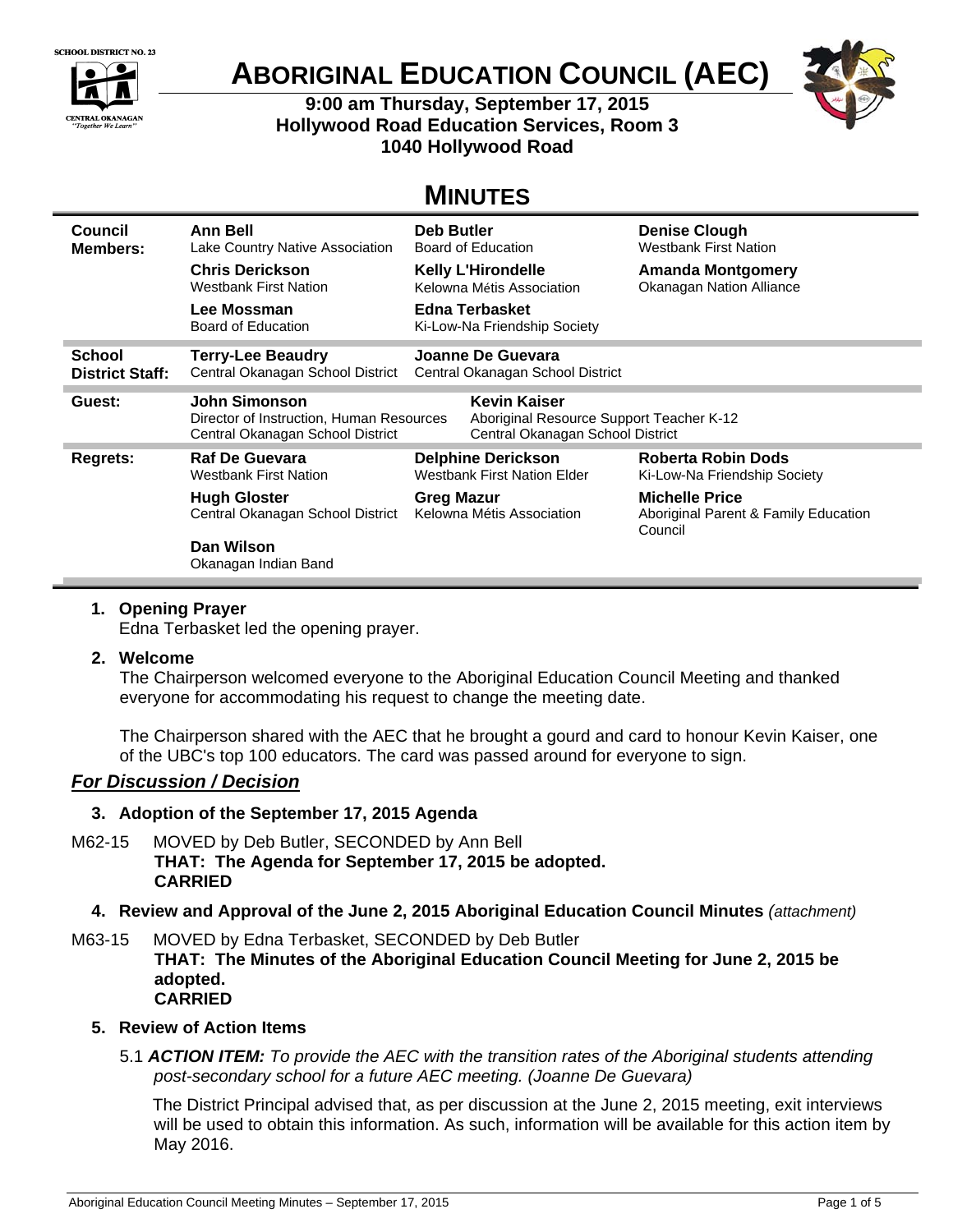5.2 *ACTION ITEM: To write and send a letter to the Board of Education, thanking them for their support.(attachment) (Chris Derickson)* 

The AEC reviewed the Draft letter to the Board of Education and recommended that the letter be amended to include copies going to the Superintendent and Assistant Superintendent before being sent to the Board of Education.

#### M64-15 MOVED by Edna Terbasket, SECONDED by Amanda Montgomery **THAT: The letter to the Board of Education be amended to add copies to the Superintendent and Assistant Superintendent and be sent to the Board of Education. ABSTAINED:** Deb Butler and Lee Mossman **CARRIED**

#### **6. November AEC meeting (to be re-scheduled)**

The AEC decided to change the November 2015 AEC meeting to November 5, 2015 from 10:00 am – 12:00 pm at the WFN Government Office - Council Chambers. The Chairperson advised the AEC that he is not able to attend the meeting on this date and confirmed that the Vice-Chairperson is available and will Chair the meeting in his absence.

#### *Old Business*

#### **7. Teacher Recruitment and Hiring Practices**

The Assistant Superintendent introduced John Simonson who provided an overview of the District's current Human Resources hiring practices. Additionally, John Simonson shared that in September 2011 the B.C. Human Rights Tribunal approved preferential hiring of Teachers with Aboriginal ancestry. The Central Okanagan School District has been receiving approval from the B.C. Human Rights Tribunal for the last four years and has been given permission to continue this practice until September 2016. The Human Resources Department is currently working on its submission to the B.C. Human Rights Tribunal to extend the exemption and is requesting letters of support to include with their submission. Letters of support should be received by April 2016.

John Simonson advised the AEC that, upon inquiring with the legal counsel at the B.C. Public School Employer's Association (BCPSEA), preferential hiring of Okanagan Nation members who are credentialed teachers first before teachers who self-identify as having Aboriginal Ancestry would not be supported. John will pursue discussion with the B.C. Human Rights Tribunal.

John Simonson provided an example of a teaching posting from the external provincial hiring site *Make a Future* and the check-list teachers are required to fill out when applying for a Central Okanagan School District teaching position. Included in the check-list is a question asking if the applicant has Aboriginal Ancestry, noting that preference will be given to those applicants with Aboriginal ancestry. When an applicant has self-identified as having Aboriginal Ancestry, he/she is requested to provide additional information regarding his/her cultural connections. Due to privacy restrictions, this information will be included in the Annual Report to the B.C. Human Rights Tribunal without reference to names, ensuring employee confidentiality.

John Simonson advised the AEC that once a Teacher Tutor has been hired for the Aboriginal Education Program, they become part of the Central Okanagan Teacher's Association. During the interview process, the District Principal plays a key role, along with the school's principal, in determining the best candidate.

The AEC was provided with a copy of the Okanagan Language Teacher job posting and discussed the possibility of adding a requirement that applicants continue to grow their fluency. John Simonson advised that it would be possible to include this requirement the next time this job is posted.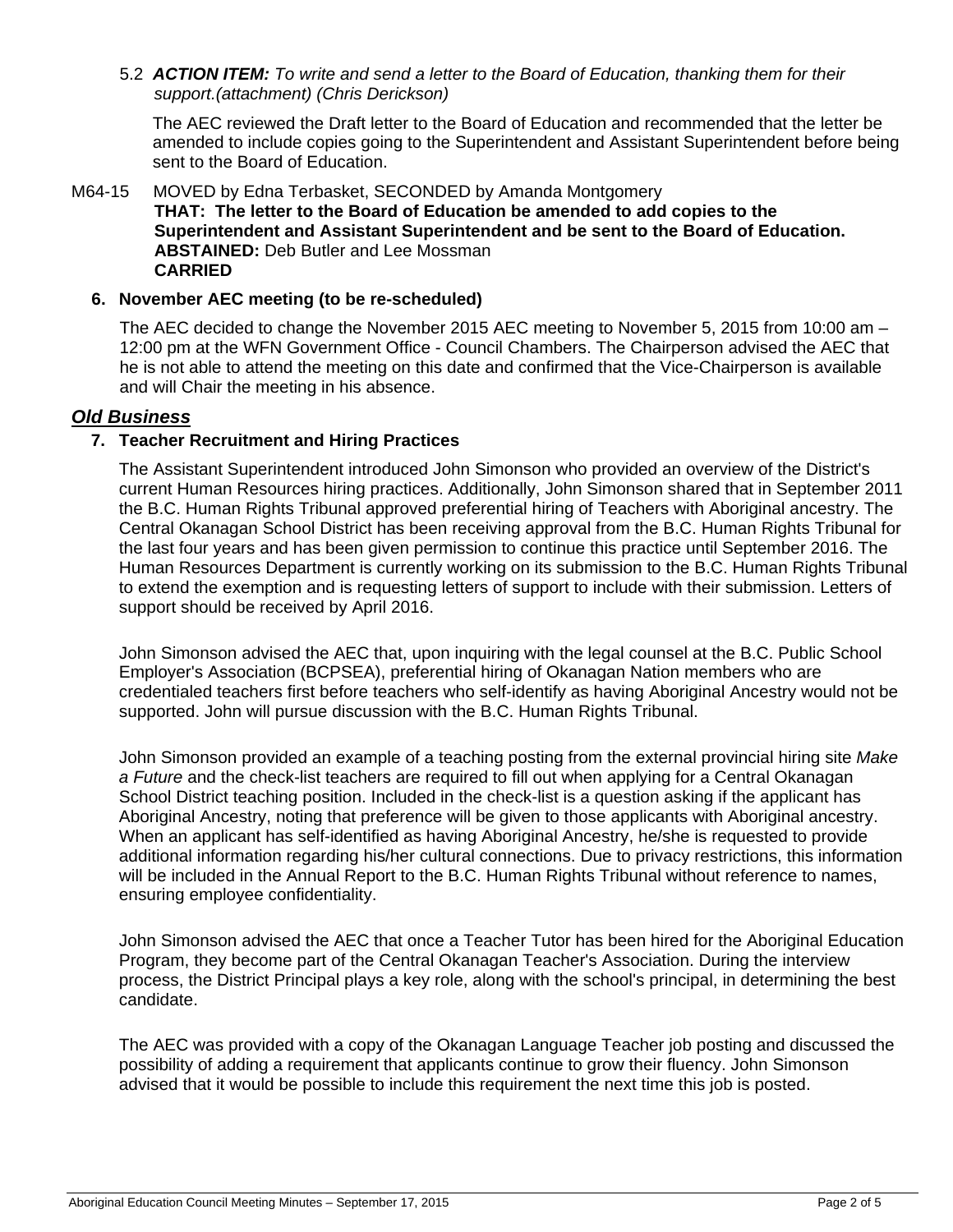The AEC discussed the potential of additional professional development for Okanagan Language Teachers, including the possibility of participating in the Syilx Language House being offered by Michele Johnson (information provided in the agenda package).

*ACTION ITEM: To send an inquiry to Michele Johnson, Syilx Language House Association, regarding potential professional development and the possibility of attending an AEC meeting to discuss the mentorship of Okanagan Language learners. (Joanne De Guevera)* 

The AEC discussed resurrecting an Okanagan Language Program Sub-committee to discuss short-term and long-term plans for the program.

*ACTION ITEM: To make a recommendation at the next Aboriginal Education Advisory Committee meeting to create an Okanagan Language Program Sub-committee. (Joanne De Guevara)* 

#### *New Business*

- **8. Appointment of a Vice-Chairperson**
- M65-15 MOVED by Deb Butler, SECONDED by Lee Mossman **THAT: The Aboriginal Education Council appoint Kelly L'Hirondelle as the Vice-Chairperson to the Council. CARRIED**
	- **9. Kelowna Métis Association Letter of Appointment/Board Resolution** *(attachment)*
- M66-15 MOVED by Deb Butler, SECONDED by Lee Mossman **THAT: The Kelowna Métis Association Letter of Appointment/Board Resolution be accepted as attached. CARRIED**

#### **10. AEC Renewal of Membership**

The AEC was provided an updated list of current members of the AEC, with mention of council members who require re-appointment letters.

*ACTION ITEM: To provide a re-appointment letter as required and to send the Letters of Reappointment to the Assistant Superintendent's office. (AEC)* 

#### **11. Ministry of Education Directive**

The Assistant Superintendent shared that the Ministry of Education's new curriculum will have an Aboriginal focus related to Aboriginal history, culture and perspectives. The Ministry of Education has designated one non-instructional day for the 2015-16 school to focus on supporting Aboriginal learners and integrating Aboriginal content and perspectives into the curriculum.

The Assistant Superintendent shared a new resource guide the Ministry of Education has released to support educators as they incorporate the First Peoples Principles of Learning into their pedagogical practise.

*ACTION ITEM: To send the AEC an electronic copy of the new resource guide. (Michelle DesRochers)* 

#### **12. Celebrating K-12 Aboriginal Education in British Columbia: Successes in Curriculum, Pedagogy and Policy**

The Assistant Superintendent shared that an opportunity to highlight the Central Okanagan School District's Aboriginal Leadership Programs was recently provided. Joanne De Guevara, Kevin Kaiser, and Terry Beaudry co-wrote a chapter to be included in Jo-Ann Archibald's book *Celebrating K-12 Aboriginal Education in British Columbia: Successes in Curriculum, Pedagogy and Policy.* 

The Assistant Superintendent read a few pieces from the chapter and advised the AEC that she will share the book once it's been published.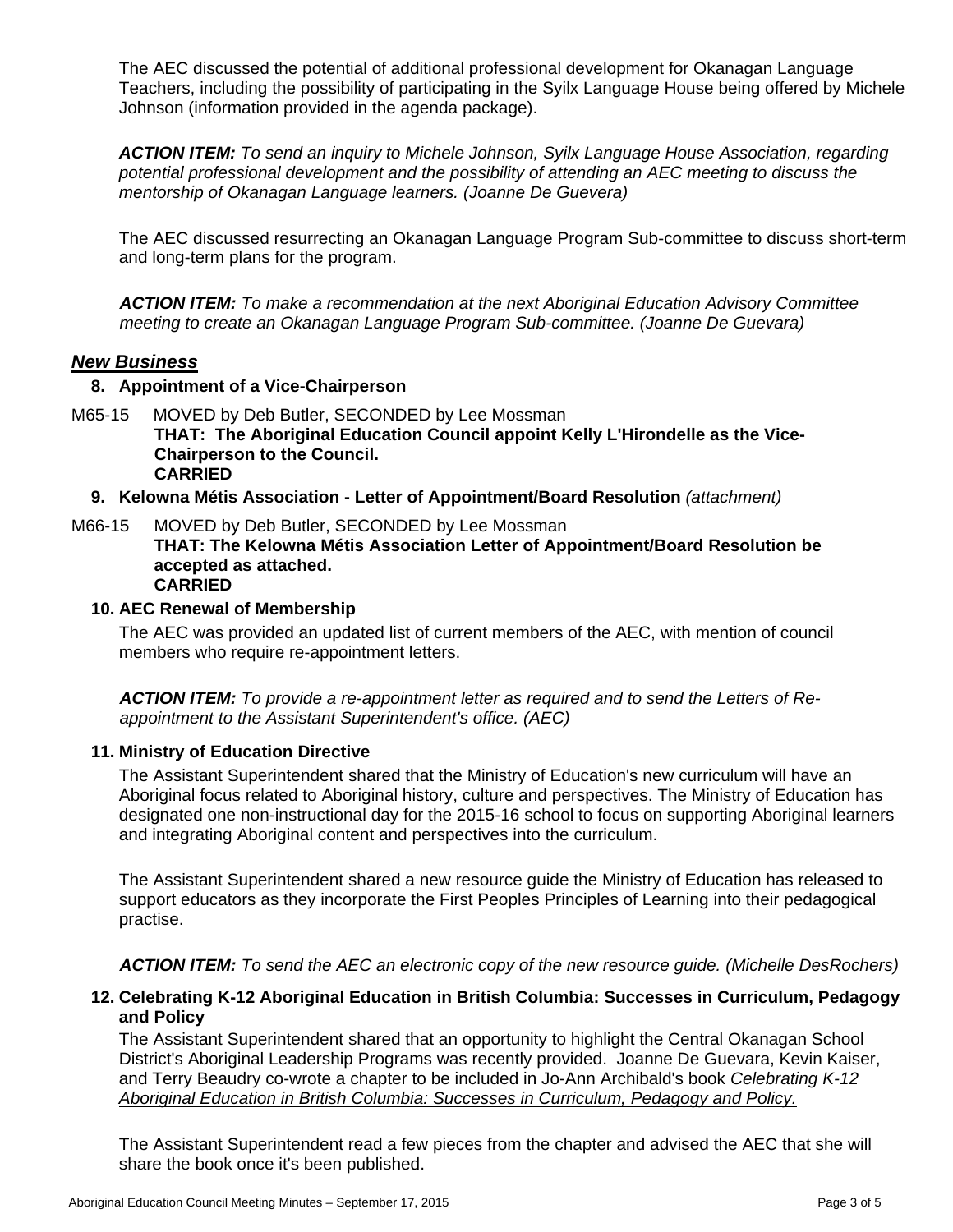#### *10:47 – Amanda Montgomery left the meeting.*

#### **13. The Language House** *(attachment)*

The AEC acknowledged receipt of the Language House information.

#### **14. District Principal's Administration Update**  Staffing Update

The District Principal advised that three new advocates have been hired and that they should begin their new positions the week of September 21, 2015.

The District Principal reported that the position of an Aboriginal Youth and Family Counsellor has been renamed Aboriginal Youth and Family Support Worker. A posting is currently being developed for two 0.7 positions. These positions will report to a contracted clinical supervisor and District Principal, Joanne De Guevara. The Aboriginal Youth and Family Support Workers will work with students in the schools, but refer families to outside agencies.

#### Aboriginal Education Program Priorities for the 2015-2016 school year

The District Principal shared that various connections are being made to assist schools in the implementation of Aboriginal content in the new curriculum. Connections have also been made with the Central Okanagan Teacher-Librarian Association regarding resources libraries should order for their schools.

The District Principal shared that there are two more schools included in the leadership program and the Aboriginal Education Department is looking to implement a pilot project focused on residential schools for grade 5 teachers.

The District Principal shared that the Aboriginal Education Department has implemented a new data reporting program, which provides a more inclusive approach to recording support for each student receiving services from the Aboriginal Education Department. The District Principal would like to share the new program at a future AEC meeting.

*ACTION ITEM: To provide the AEC a demonstration of the new data reporting program at a future AEC meeting in the new year. (Joanne De Guevara)* 

The District Principal provided information on the Aboriginal Fun Nights being held on Wednesday, October  $7<sup>th</sup>$  and Thursday, October  $8<sup>th</sup>$ . If council members are interesting in having a booth or providing prizes for the silent auction, door prizes, or kids games, please contact the Aboriginal Education office.

*ACTION ITEM: To send the AEC the Aboriginal Fun Night posters electronically. (Michelle DesRochers)* 

*11:15 am – The Aboriginal Education Council recessed. 11:25 am – The Aboriginal Education Council reconvened.* 

#### **15. Delivery of the Okanagan Language Program**

The AEC discussed concerns with the Okanagan Language Program being funded by targeted funds and determined that this topic should be vetted through the Okanagan Language Program Subcommittee to recommend short-term and long-term plans for the Okanagan Language Program.

The council decided to write a letter to the Board of Education to inquire with the Ministry of Education regarding funding the Okanagan Language Program from local funding, not targeting funding.

*ACTION ITEM: To draft a letter to the Board of Education asking them to inquire with the Ministry of Education regarding funding the Okanagan Language Program through local funding, not targeted funds. (Ann Bell)*